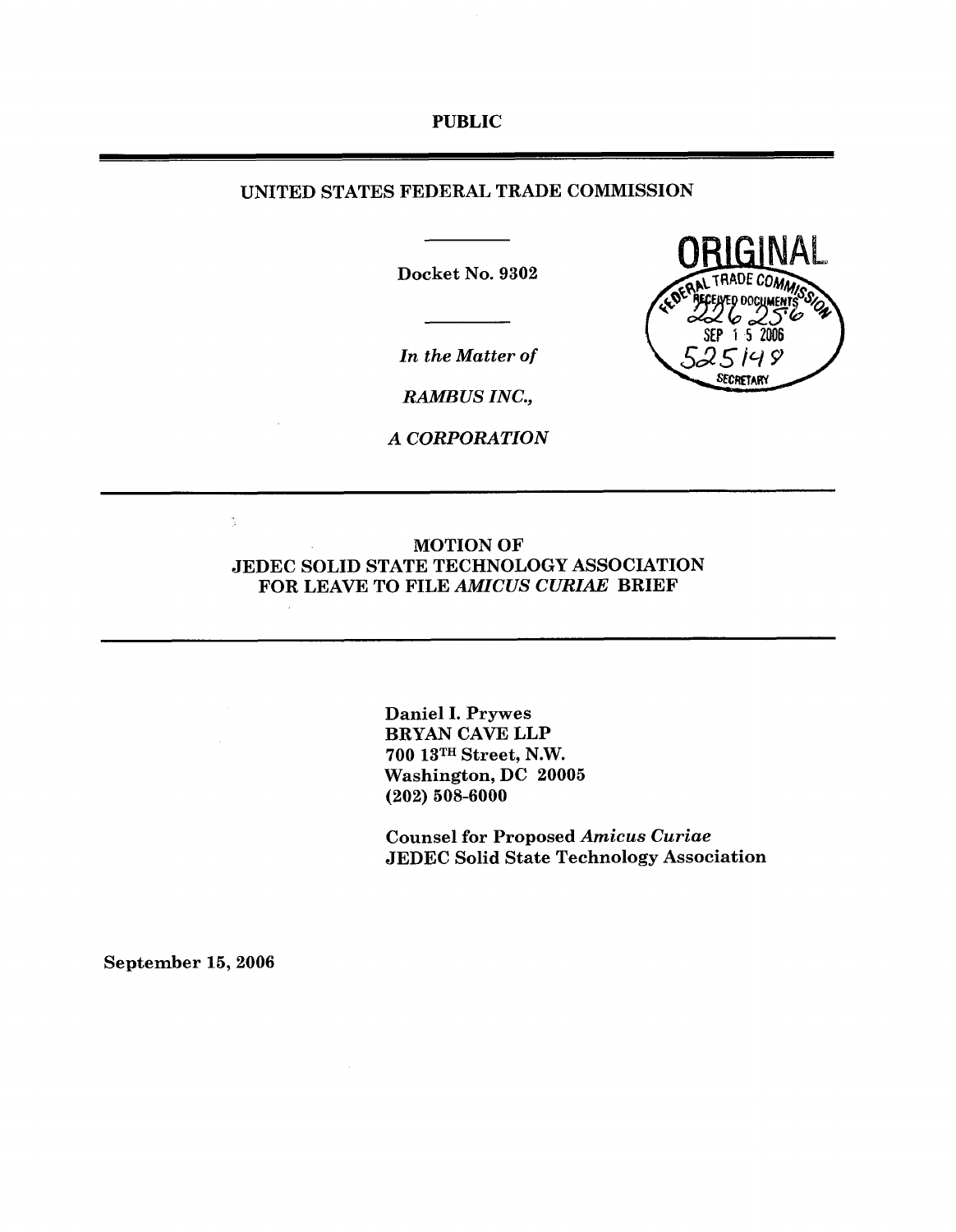Pursuant to 16 C.F.R. Section 3.52(j), the JEDEC Solid State Technology Association ("JEDEC") respectfully moves for leave to file the accompanying *amicus curiae*  brief in support of Complaint Counsel's brief on the remedy in this proceeding.

JEDEC should be granted leave to file the *amicus* brief because JEDEC is at the epicenter of this case. The Commission has now found that Rambus Inc. ("Rambus") breached JEDEC's patent-disclosure policies and practices, and engaged in conduct that violated the antitrust laws and Section 5 of the Federal Trade Commission Act. JEDEC's membership was a prime target of Rambus's deceptive and anti-competitive conduct. Rambus abused JEDEC's standard-setting process, and thereby undermined confidence in the collaborative principles that make JEDEC's work possible.

JEDEC executives and members testified at the trial, and JEDEC's patent policy and practices are a central focus of the Commission's Decision issued on August 2,2006. With the Commission's approval, JEDEC also submitted an *amicus curiae* brief on April 16,2004, in support of Complaint Counsel's appeal from the Administrative Law Judge's Initial Decision dated February 23, 2004.

JEDEC's views and perspective will assist the Commission in determining the appropriate remedy in this case. That remedy will affect, of course, those using Rambus technology in JEDEC-complaint devices. More generally, however, the choice of remedy will affect how standard-setting activity is conducted in the future at JEDEC and other standardsetting organizations. A weak remedy will likely chill the work of collaborative standard-setting bodies.

JEDEC's views should be heard because of the important role it plays in the information-technology industry. JEDEC is a non-profit trade association which serves as the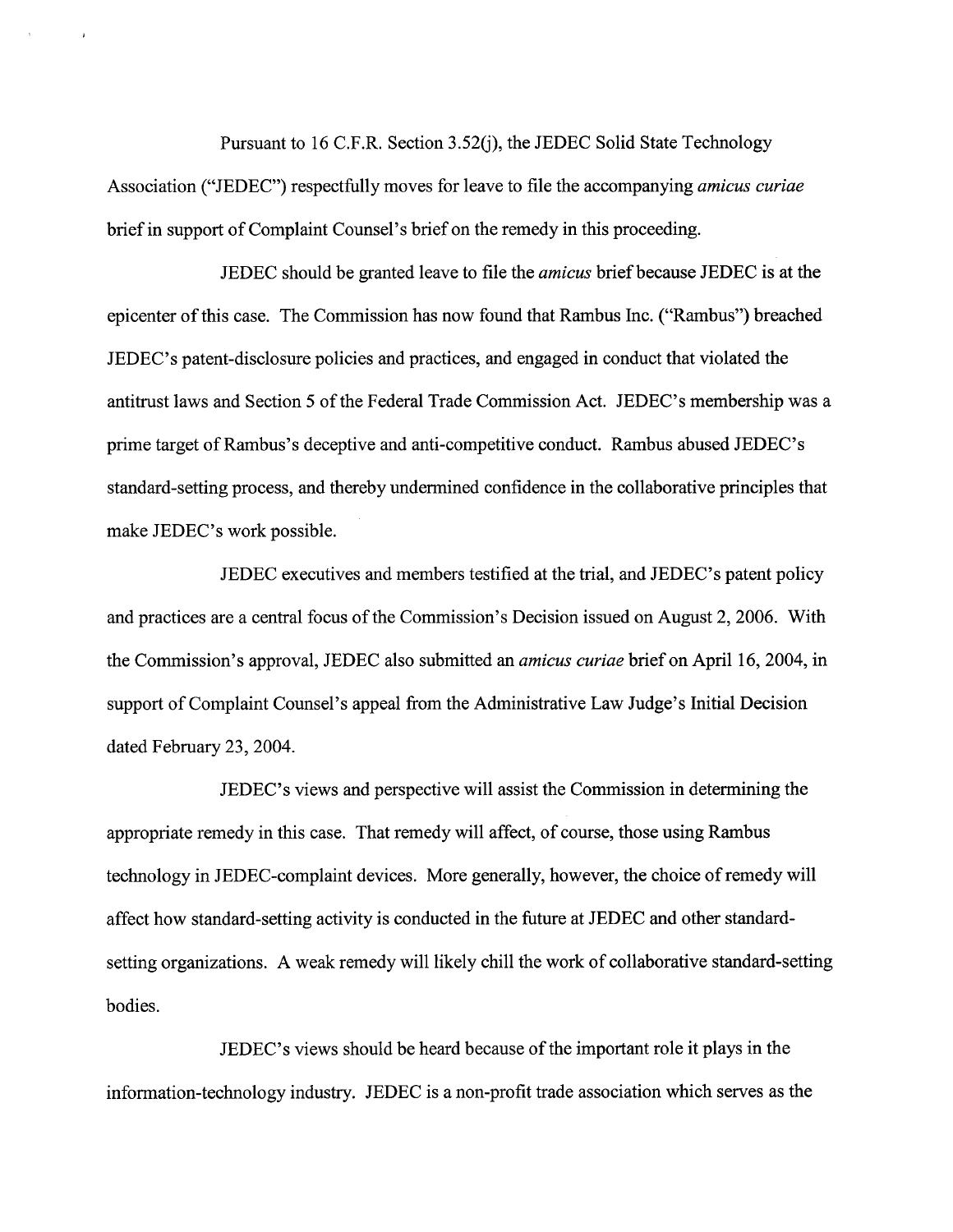semiconductor and solid-state engineering standardization body of the Electronic Industries Alliance ("EIA").<sup>1</sup> EIA is a trade association that represents all areas of the electronics industry. During the period in question, EIA conducted standard-setting activity through several divisions and units, including JEDEC.

JEDEC develops and maintains technical standards through its 50 committees. About 270 member companies and 2,700 individuals actively participate on these committees to develop and maintain standards to meet industry and user needs for semiconductor devices and integrated circuits. These member companies include both manufacturers and users of these products, and others allied to the field.

Since 1958, JEDEC has been one of the foremost standards development organizations for the semiconductor industry. JEDEC was a division of EIA until 2000, when it was separately incorporated as a non-profit, non-stock corporation.

JEDEC exists for the development of standards by all interested parties that are open for use by the entire industry. That is its mission and purpose. To achieve such open standards, JEDEC's policies seek to "[alvoid requirements" in standards "that call for the exclusive use of a patented item or process." (EP-7-A, JX0054-001, at 009.) (See EP-3F,  $CX0203a-001$ , at  $011$ .)

JEDEC's published patent policy also states that JEDEC will in no case issue a standard requiring use of a known patent or patent application "unless all the relevant technical information . . . is known to the formulating committee[,] subcommittee, or working group," and JEDEC receives "written assurance that a license will be made available to all applicants under reasonable terms and conditions that are demonstrably free of any unfair discrimination." (JEP-

<sup>&#</sup>x27; JEDEC is an acronym standing for the Joint Electron Device Engineering Council.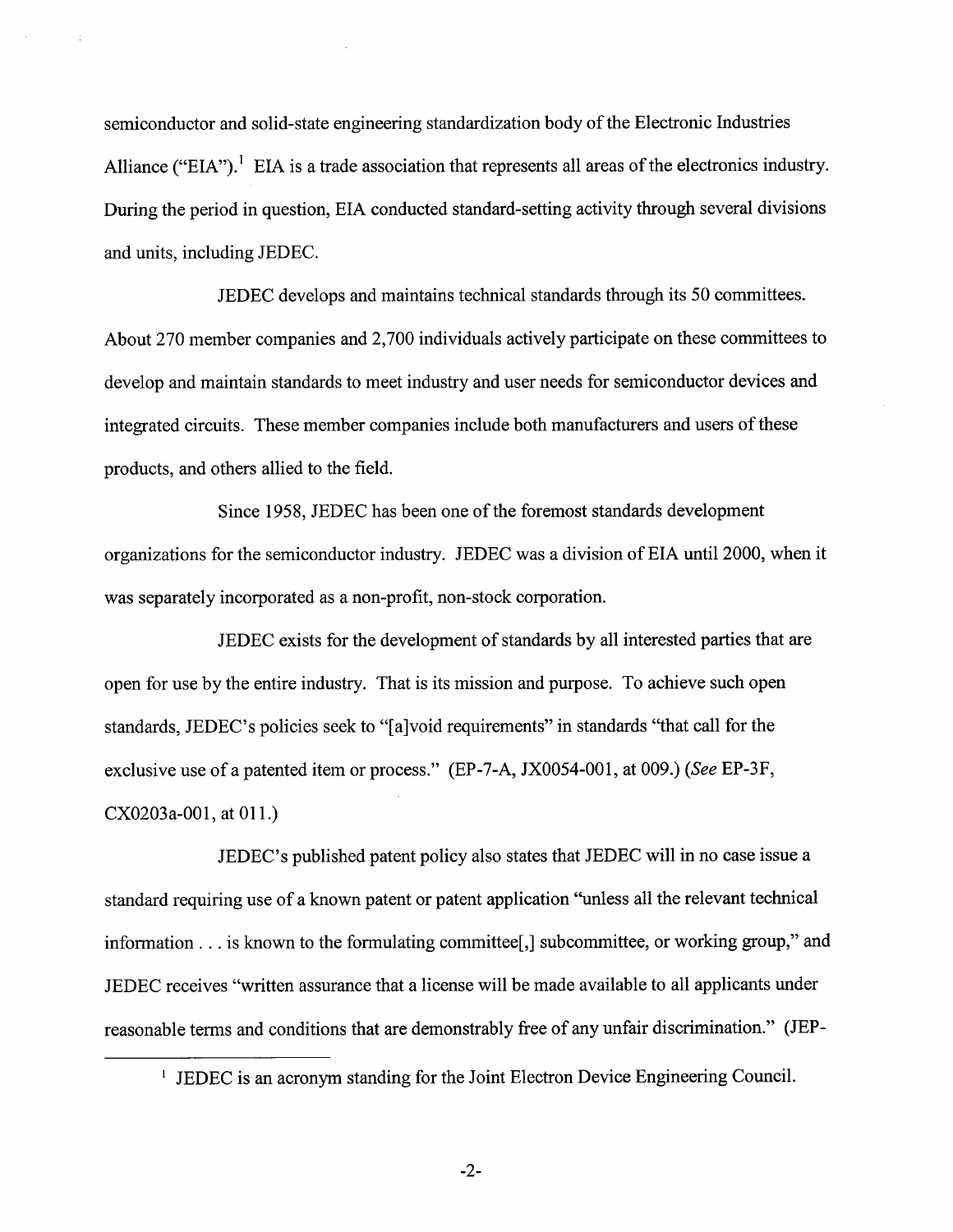2 1 -I, CXO208-019.)

JEDEC has a direct interest in this case, which involves the application of JEDEC's patent policy and Rambus's deceptive conduct at JEDEC committee meetings. According to the Commission's unanimous Decision of August 2,2006, "JEDEC's policies (fairly read) and practices . . . provide a basis for the expectation that JEDEC's standard-setting activity would be conducted cooperatively and that members would not try to distort the process by acting deceptively with respect to the patents they possessed or expected to possess." (Decision, at 66.) The Commission went on to conclude that "Rambus's conduct was calculated to mislead JEDEC members by fostering the belief that Rambus neither had, nor was seeking, relevant patents that would be enforced against JEDEC-compliant products." (Decision, at 67.)

JEDEC explains in its proposed *amicus* brief why the appropriate remedy for Rambus's "deceptive course of conduct" (Decision, at 66) is an order enjoining Rambus from collecting future royalties on JEDEC-compliant devices that require use of Rambus's patents. Such a remedy would be equivalent to a prospective, industry-wide, royalty-free license.

For the foregoing reasons, the Commission should grant leave to JEDEC to file the accompanying *amicus curiae* brief. A proposed Order is attached.

Complaint Counsel consents to this motion, but Rambus has declined to consent.

 $-3-$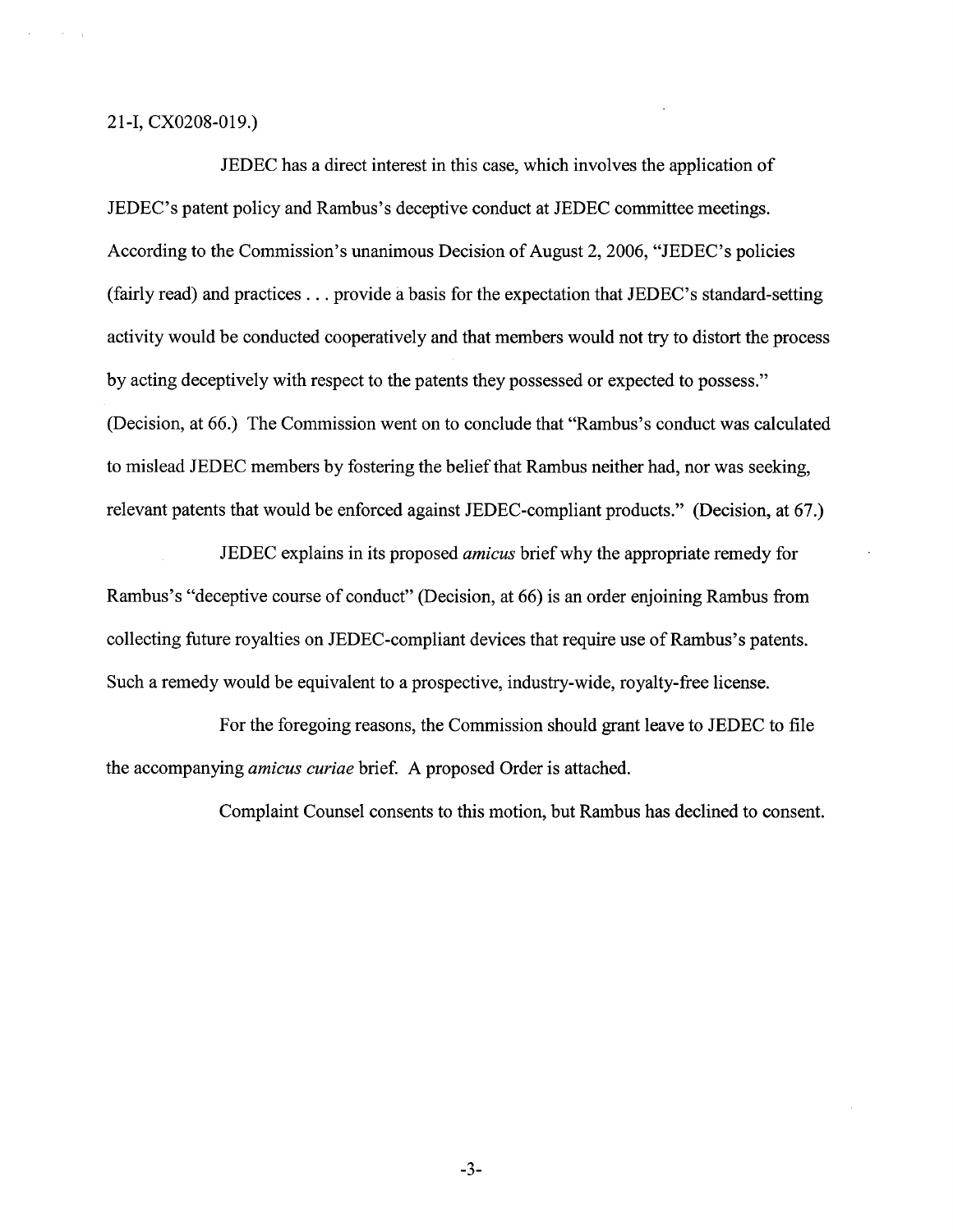Respectfully submitted Respectfully submitted

Daniel I. Prywes BRYAN CAVE LLP 700 Thirteenth Street, N.W. Washington, D.C. 20005-3960 (202) 508-6000

 $\overline{a}$ 

Attorneys for Proposed **Amicus Curiae**  JEDEC Solid State Technology Association

 $\sim$ 

Dated: September 15,2006

 $\mathcal{L}^{\mathcal{L}}$ 

 $\mathbf{a}=\mathbf{a}$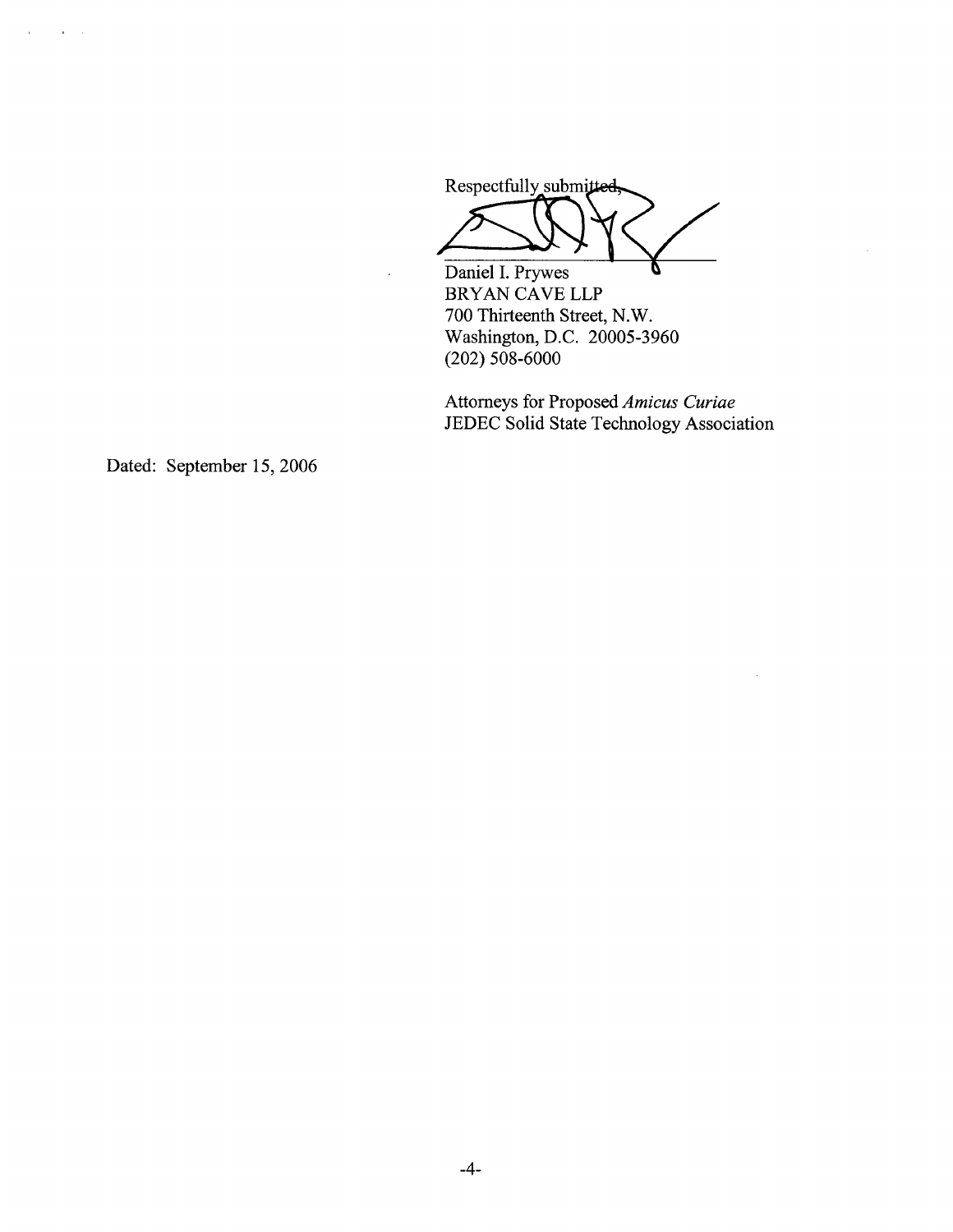### **CERTIFICATE OF SERVICE**

I hereby certify that, on September 15,2006, I caused two copies of the foregoing

Motion of JEDEC Solid State Technology Association for Leave to File *Amicus Curiae* Brief,

and the proposed *Amicus Curiae* brief, to be served by first-class mail, postage prepaid, on the

following:

*Counsel Supporting the Complaint: Counsel for Respondent:* 

Geoffrey D. Oliver, Esq. Gregory P. Stone, Esq. Gregory P. Stone, Esq. Gregory P. Stone, Esq. Bureau of Competition<br>
FEDERAL TRADE COMMISSION<br>
355 South Grand Avenue,  $35<sup>th</sup>$  Floor FEDERAL TRADE COMMISSION 355 South Grand Avenue, 35<sup>th</sup> Floor<br>Washington, D.C. 20580 Los Angeles, California 90071-1560

Los Angeles, California 90071-1560

A. Douglas Melamed, Esq. WILMER, CUTLER & PICKERING LLP 2445 M Street, N.W. Washington, D.C. 20037

ify that, on September 15, 2006, I caused two copi<br>te Technology Association for Leave to File *Amic*<br>*uriae* brief, to be served by first-class mail, postag<br>*nplaint:* Counsel for Respondent:<br>Gregory P. Stone, Esq.<br>MUNGER Daniel I. Prywes